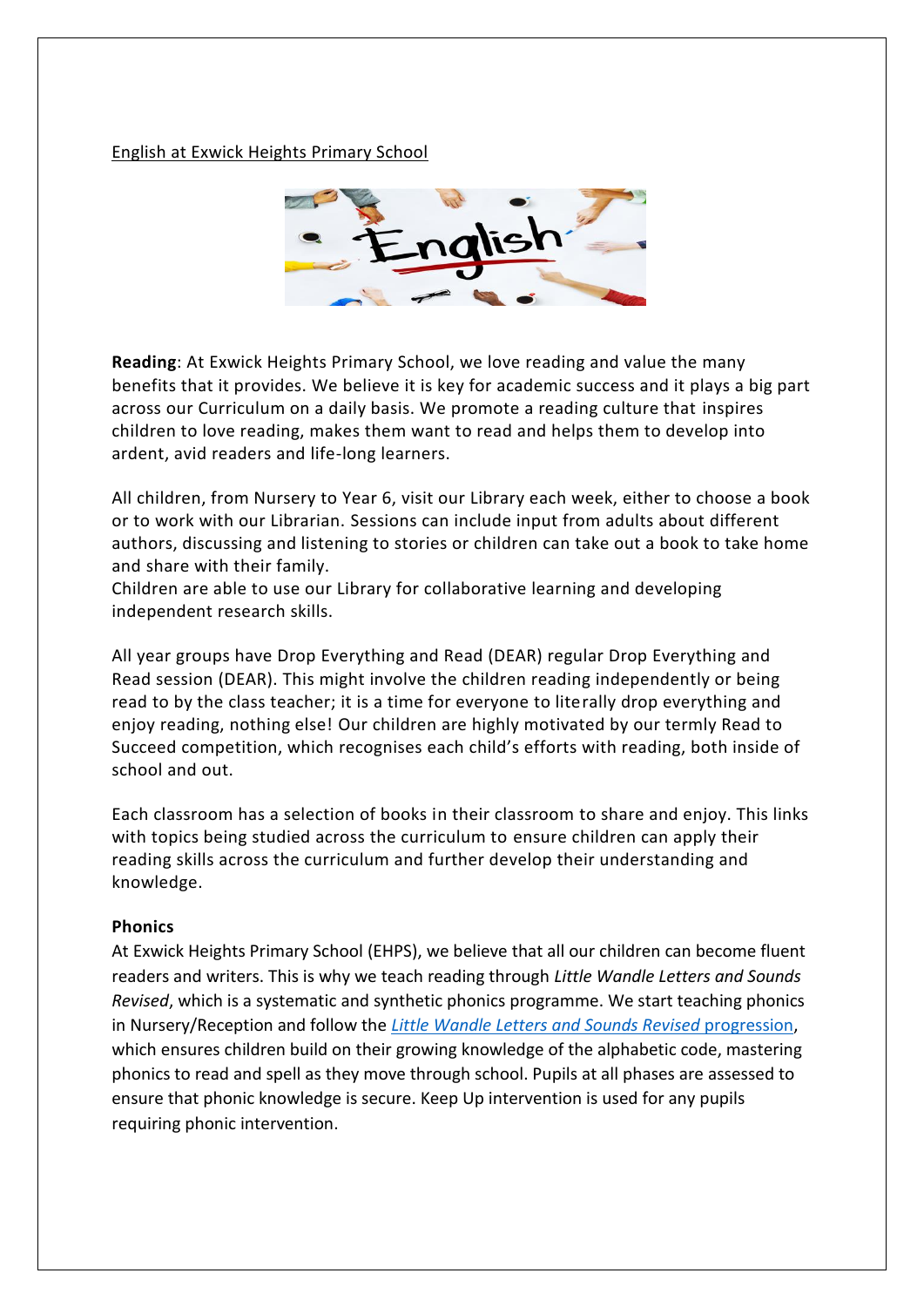As a result, all our children are able to tackle any unfamiliar words as they read. At **EHPS**, we also model the application of the alphabetic code through phonics in shared reading and writing, both inside and outside of the phonics lesson and across the curriculum. We have a strong focus on language development for our children because we know that speaking and listening are crucial skills for reading and writing in all subjects.

Because we believe teaching every child to read is so important, we have a Reading Leader who drives the early reading programme in our school. This person is highly skilled at teaching phonics and reading, and they monitor and support our reading team, so everyone teaches with fidelity to the *Little Wandle Letters and Sounds Revised* programme.

# **Writing**

At Exwick Heights Primary, we endeavour to create a love for writing. We want every child to leave the Academy with the skills of an excellent writer who:

- Has the ability to write with fluency and has an author's voice;
- Thinks about the impact they want their writing to have on the reader and knows how they will achieve this;
- Has a sophisticated bank of vocabulary and an excellent knowledge of writing techniques to extend details or description;
- Can structure and organise their writing to suit the genre they are writing and include a variety of sentence structures;
- Displays excellent transcription skills that ensure their writing is well presented, punctuated, spelled correctly and neatly;
- Re-reads, edits and improves their writing so every piece of writing they produce is to the best of their ability and better than the last.

Throughout their time at Exwick Heights Primary, children develop their writing skills by exploring a whole range of different genres. We expect the highest standards of writing every time a child writes in any subject, not just in English lessons, and place great importance on the planning, drafting, editing and rewriting process when writing at length.

# Intent

At Exwick Heights, we believe that a quality English curriculum should develop children's



love of reading, writing and discussion, underpinning writing across the curriculum. Our aim is to inspire an appreciation of our rich and varied literary heritage and promote a habit of reading widely and often. Nurturing a culture where children take pride in their writing, write clearly and accurately and can adapt their language and

style for a range of contexts is of great importance to us. We want to inspire children to be confident in the art of speaking and listening and to use discussion to communicate and further their learning.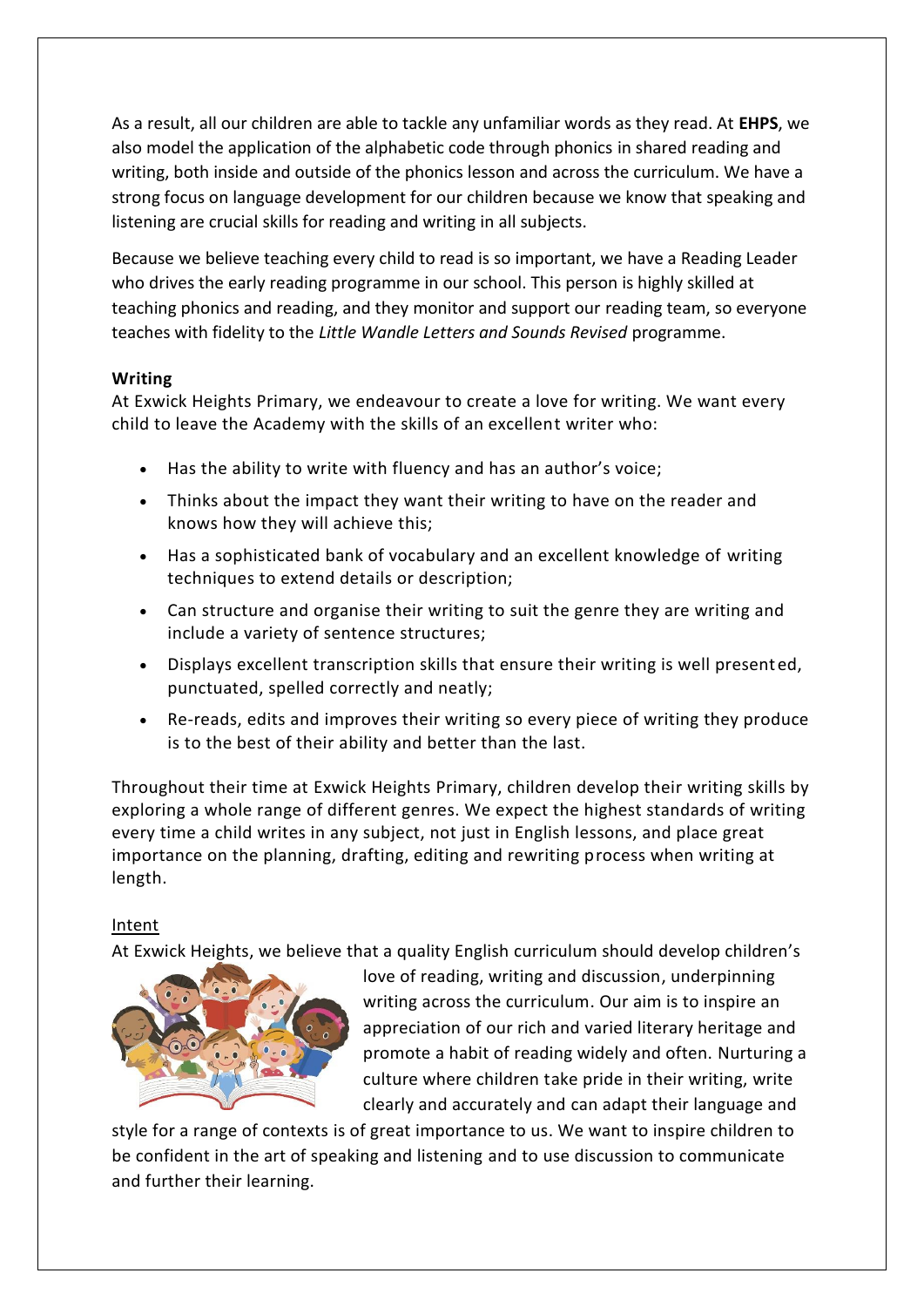Children need to develop a secure knowledge-base in English, which follows a clear pathway of progression as they advance through the primary curriculum. We believe that a secure foundation in literacy skills is crucial to a high quality education and will give our children the tools they need to participate fully as a member of society.

# Implementation

These aims are embedded across our English lessons and the wider curriculum. We have a rigorous and well organised English curriculum that provides many purposeful opportunities for reading, writing and discussion. Our curriculum closely follows the aims of the National Curriculum for English 2014.



The National Curriculum for English aims to ensure that all pupils:

- read easily, fluently and with good understanding
- develop the habit of reading widely and often, for both pleasure and information
- acquire a wide vocabulary, an understanding of grammar and knowledge of linguistic conventions for reading, writing and spoken language
- appreciate our rich and varied literary heritage
- write clearly, accurately and coherently, adapting their language and style in and for a range of contexts, purposes and audiences
- use discussion in order to learn; they should be able to elaborate and explain clearly their understanding and ideas
- are competent in the arts of speaking and listening, making formal presentations, demonstrating to others and participating in debate.

In addition to daily literacy lessons, children excel in early reading through the teaching of the Letters and Sounds Phonics programme, complimented by RWI resources during reception and year 1. In years 2 and 3 phonics strategies underpin reading and writing, with children encouraged to apply their knowledge when reading and spelling unfamiliar words. We follow 'No Nonsense Spelling and No Nonsense Grammar' complimented by 'SpellingShed' to systematically teach these elements of the English curriculum



Children develop a range of reading skills through the teaching of guided reading, using a wide variety of quality texts and resources to motivate and inspire. A love of reading is promoted throughout the school through carefully chosen class stories, 'Drop Everything and Read' and 'Read to Succeed.'